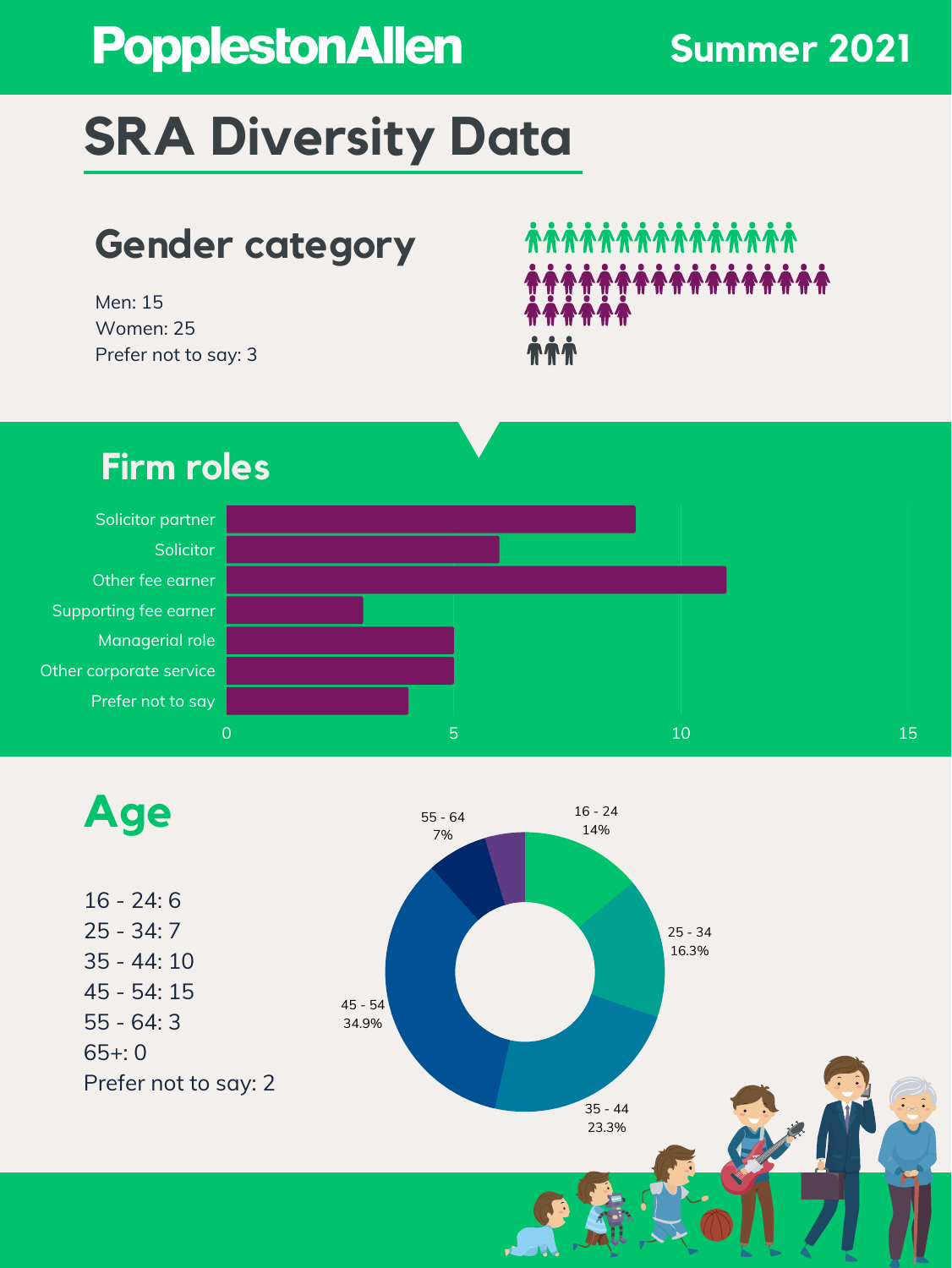No: 38 Prefer not to say: 4

## Yes: 1 **Disability**



#### **Ethnicity**

Indian: 1 White & Black Caribbean: 1 British/English/Welsh/Northern Irish/Scottish: 36 Prefer not to say: 5



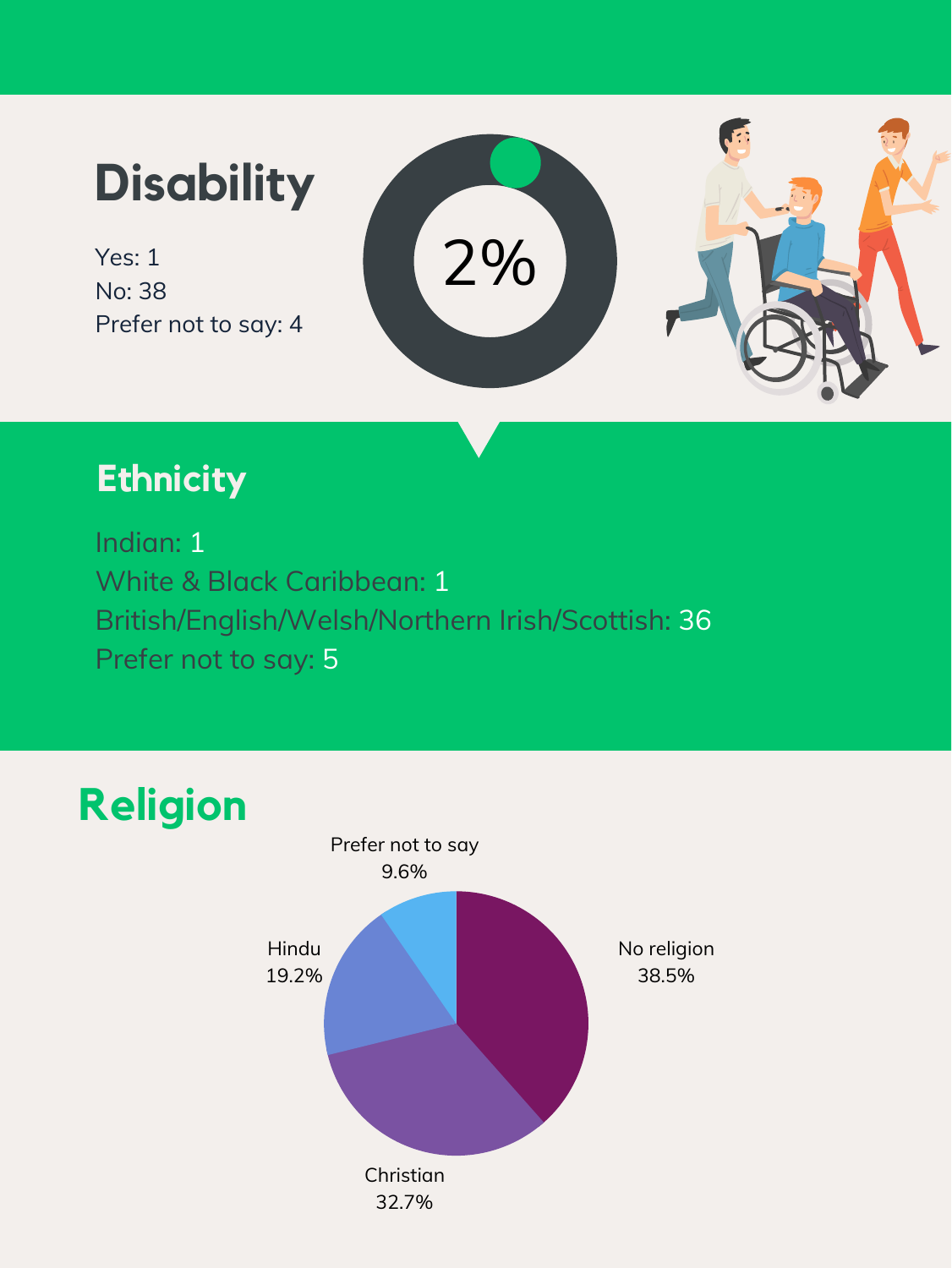Bi: 1 Gay/Lesbian: 2 Heterosexual: 34 Prefer not to say: 6



## **Sexual orientation**

#### **Did either parent attend university by the time you were 18?**

No: 30 Yes: 9 Don't know / not sure: 1 Prefer not to say: 3



#### **What type of school did you attend for the most time between the ages of 11 and 16?**

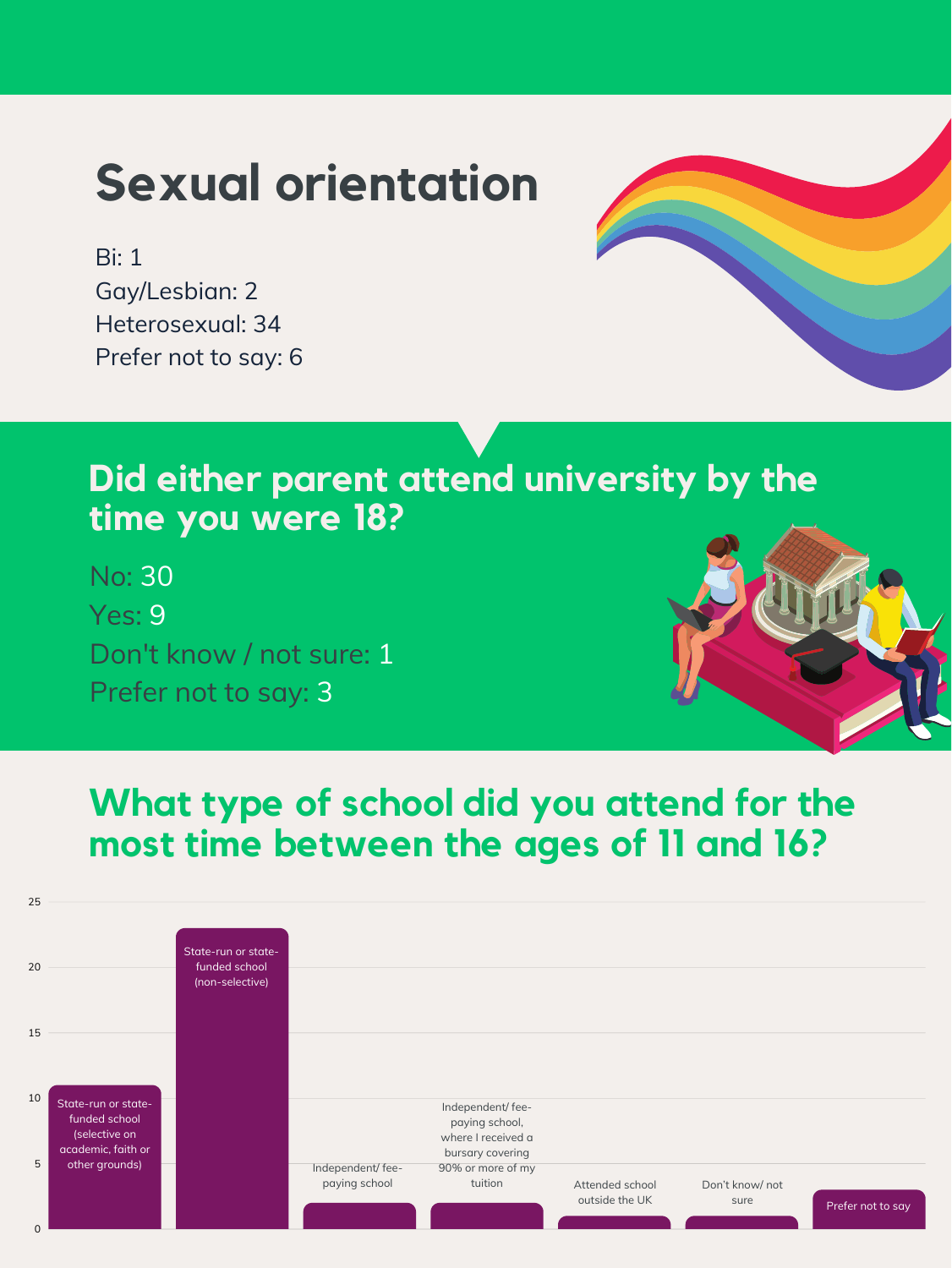#### **What was the occupation of your main household earner when you were about 14?**

Modern professional and traditional professional occupations such as: teacher, nurse, physiotherapist, social worker, musician, police officer (sergeant or above), software designer, accountant, solicitor, medical practitioner, scientist, civil / mechanical engineer.

> Senior, middle or junior managers or administrators such as: finance manager, chief executive, large business owner, office manager, retail manager, bank manager, restaurant manager, warehouse manager.

Technical and craft occupations such as: motor mechanic, plumber, printer, electrician, gardener, train driver.

Other, such as: retired, this question does not apply to me, I don't know

Routine, semi-routine manual and service occupations such as: postal worker, machine operative, security guard, caretaker, farm worker, catering assistant, sales assistant, HGV driver, cleaner, porter, packer, labourer, waiter/waitress, bar staff.

Small business owners who employed less than 25 people such as:

corner shop owners, small plumbing companies, retail shop owner, single restaurant or cafe owner, taxi owner, garage owner

Long term unemployed (claimed Jobseeker's Allowance or earlier unemployment benefit for more than a year)

Prefer not to say